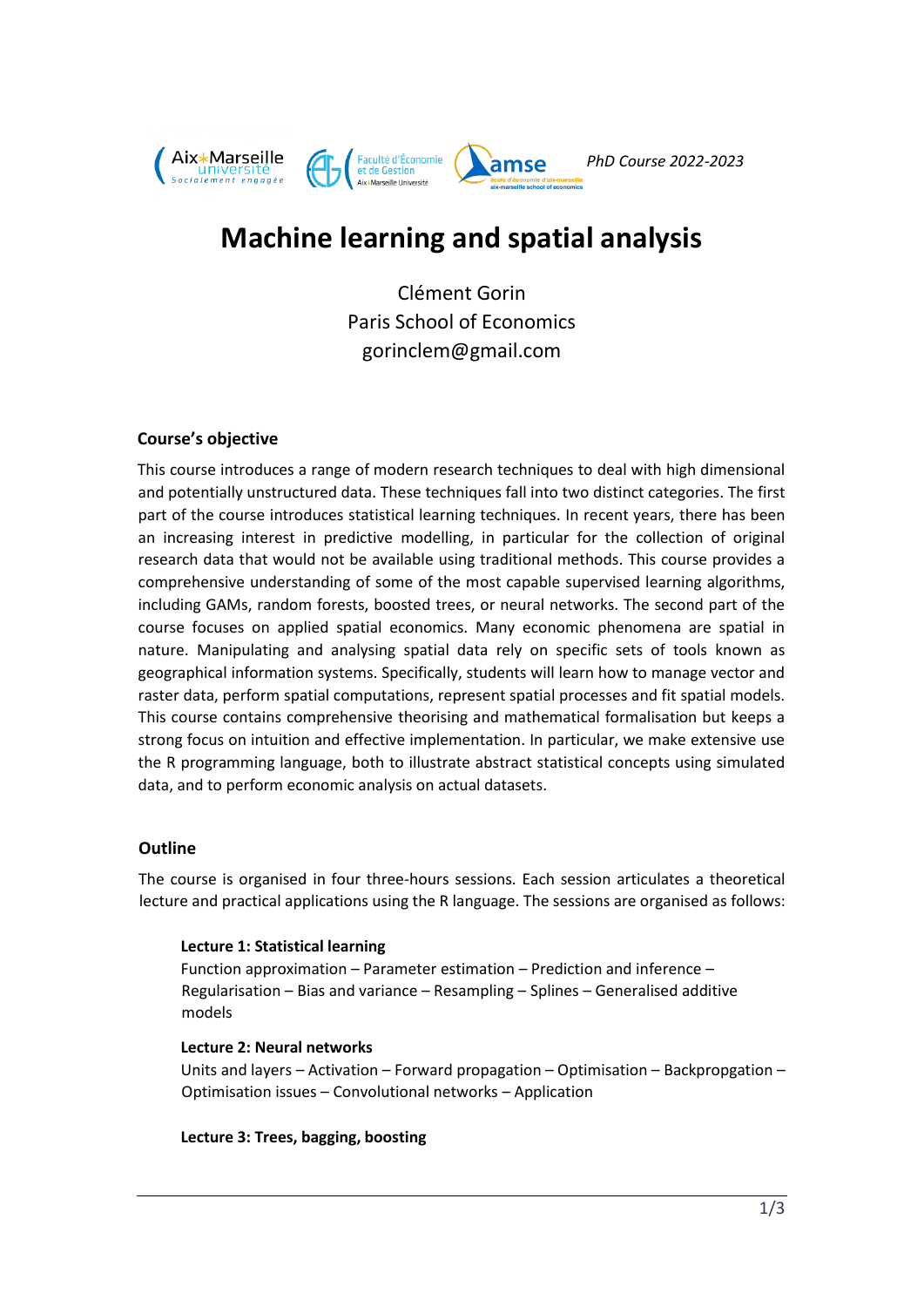

Prediction trees – Optimisation – Regularisation – Bootstrap aggregation – Random forest – Gradient boosted trees – Application

#### **Lecture 4: Spatial analysis**

Vector data – Raster data – Projections – Geographical information systems – Mapping – Spatial computations – Spatial modelling – Application

## **Course materials**

All lectures, exercises, solutions and resources will be made available on the Dropbox of the course. Students should come to class with their computer with administrator rights, as well as a working internet connection. The practical exercises require a recent release of R, available on the CRAN website for all platforms.

# **Grading**

Students will be graded on the basis of a final assessment. They will have to hand in a short report (10 pages maximum) along with a script reproducing the results. The report must use of machine learning and/or spatial analysis tools (possibly with econometrics) to solve a research question of interest to economists. Ideally, students should work on a topic related to their thesis.

## **Reference handbooks**

- Hastie, Trevor, Robert Tibshirani, and Jerome Friedman. *The elements of statistical learning*. Springer, 2009.
- Goodfellow, Ian, Yoshua Bengio, and Aaron Courville. *Deep learning*. MIT Press, 2016.

## **Complementary handbooks**

- Gareth, James, Trevor Hastie, Robert Tibshirani, and Daniela Witten. *An introduction to statistical learning with applications in R*. Springer-Verlag, 2014.
- Bivand, Roger S, Edzer Pebesma, and Virgilio Gomez-Rubio. *Applied spatial data analysis with R*. Springer-Verlag, 2013.
- Pebesma Edzer and Roger Bivand*. Spatial Data Science*. 2020.
- Wickham Hadley. *Advanced R*. Chapman and Hall, 2019.

Specific references are available on request.

## **Other references**

• Athey, Susan R. *The impact of machine learning on economics*. National Bureau of Economic Research, 2018.